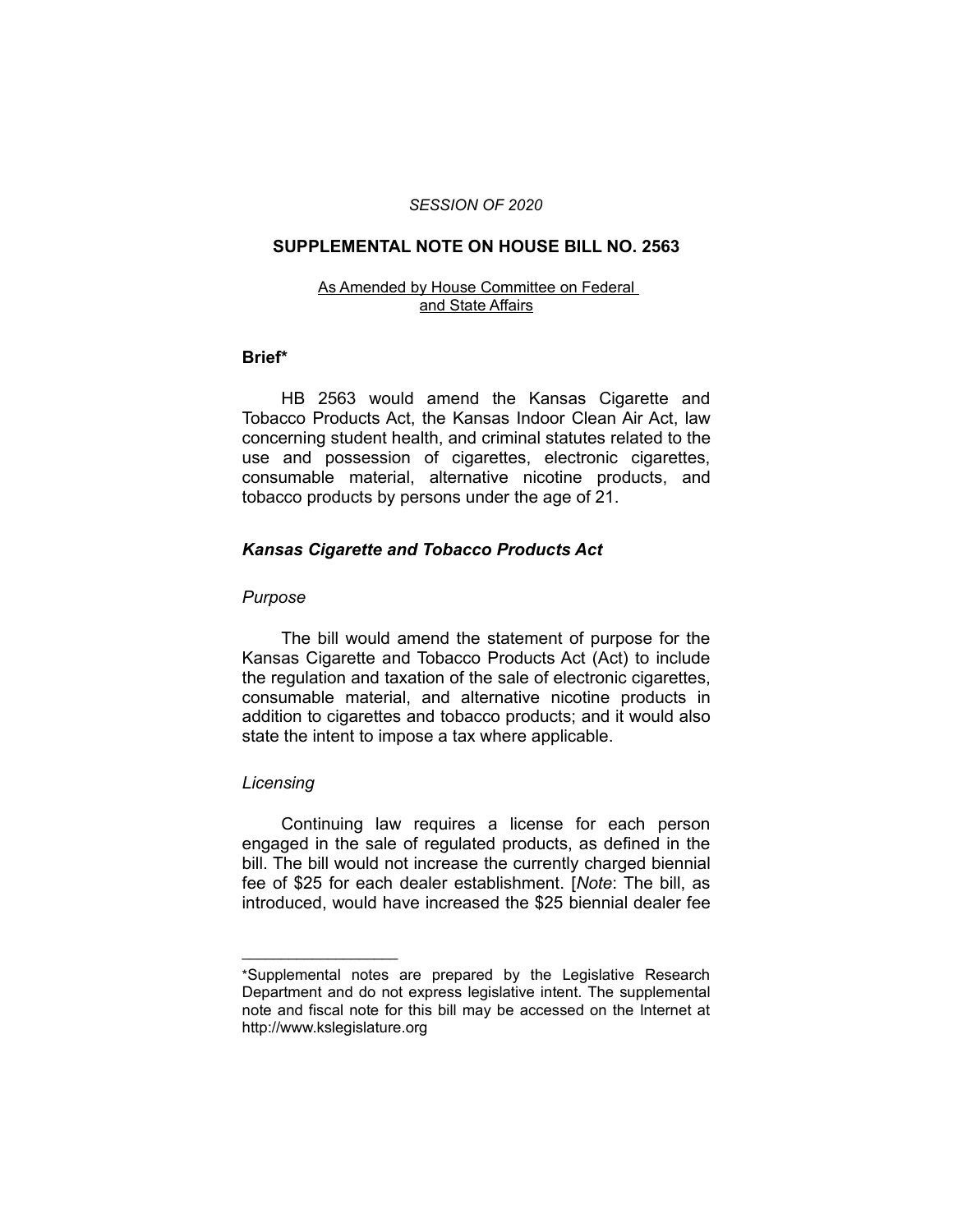to \$100; however, the House Committee deleted the bill language that would have raised the fee.]

The bill would add the following to the list of reasons the Director of Taxation (Director) would be able to refuse to renew or issue a license or could suspend or revoke licenses for the sale of regulated products:

- Any person who is not of good character and reputation in the community in which such person resides;
- Any person who has been convicted of a felony or of any crime involving moral turpitude or the violation of any laws of any state or federal laws pertaining to cigarettes or tobacco products and has not completed the sentence, parole, probation, or assignment to a community correctional services program imposed for such conviction within two years immediately preceding the date of applying for a license; or
- Any person who is not 21 years of age.

The bill would also remove provisions related to retailer's licenses on railroad or sleeping cars; show, carnival, and catering licenses; and resident retail dealer temporary **licenses** 

## *Change in Age to Purchase or Possess Tobacco Products*

The bill would specify it is illegal to:

- Sell, furnish, or distribute any regulated products to any person under 21 years of age;
	- The bill would also change other references to the legal age to use or possess such products throughout the Act from 18 years of age (or a minor) to 21 years of age;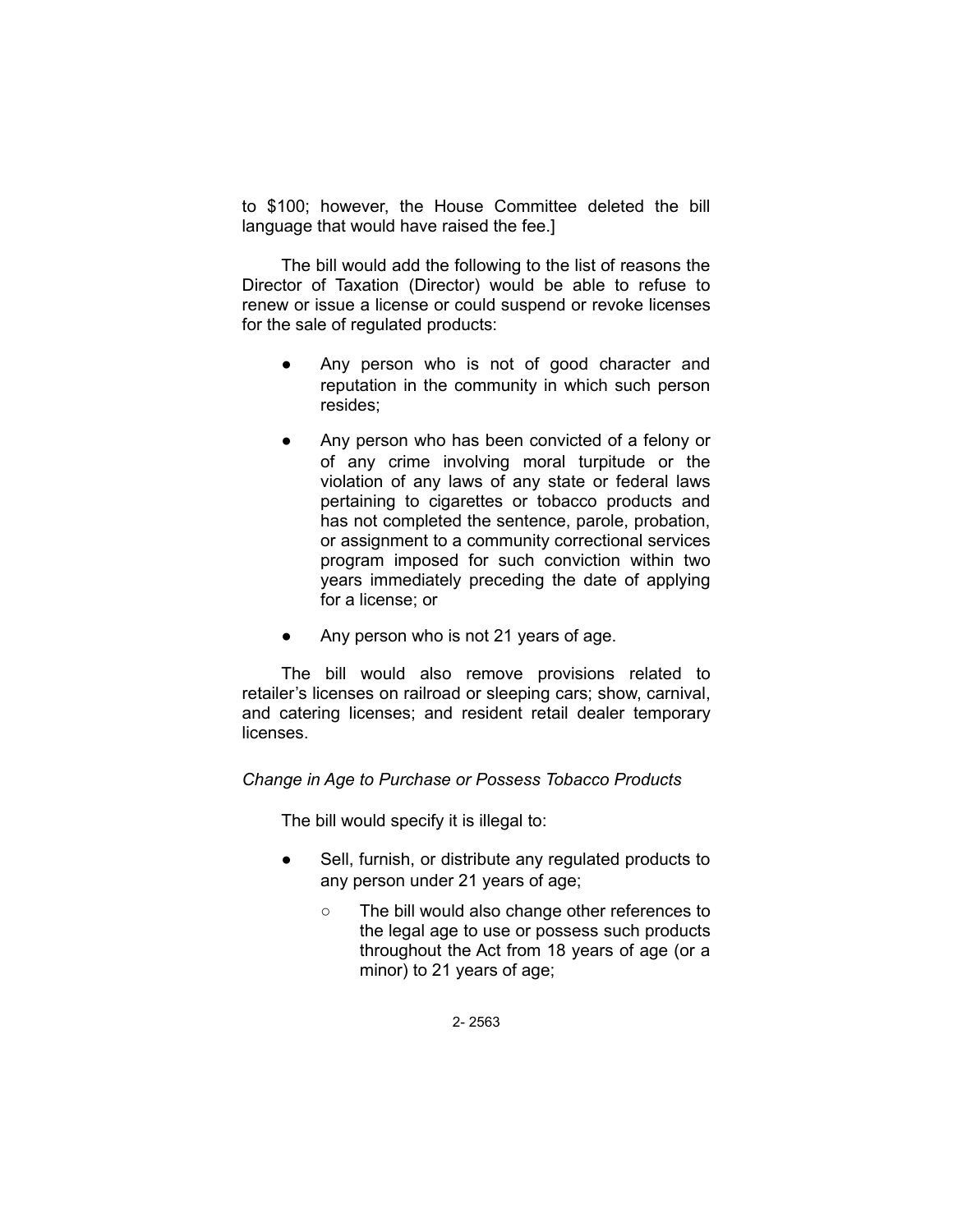- Distribute samples within 500 feet of a school when the facility is primarily used by persons under 21 years of age, unless it is in an area to which persons under 21 years of age are denied access;
- Sell regulated products through any self-service display in any establishment, except in an indoor enclosed area where the retailer ensures that no person under 21 years of age is present or permitted to enter at any time;
	- The bill would also strike language in current law related to the sale of such products through vending machines and would make such sales a violation of the Act; or
- Sell any electronic cigarette or consumable material that has not obtained a tobacco product clearance order from the United States Food and Drug Administration (USFDA) pursuant to 21 USC §387j. The bill would provide an exception for sales of electronic cigarettes that contain tobacco or menthol flavored consumable material, or separate sales of such tobacco or menthol flavored consumable material.

## *Posted Notice*

The bill would require retail dealers to post and maintain notice that cigarettes, electronic cigarettes, consumable material, alternative nicotine products, and tobacco products could be sold only to persons over 21 years of age in a conspicuous place. The bill would specify such notices must be:

- Posted in a manner conspicuous to both employees and consumers;
- Unobstructed from view in their entirety;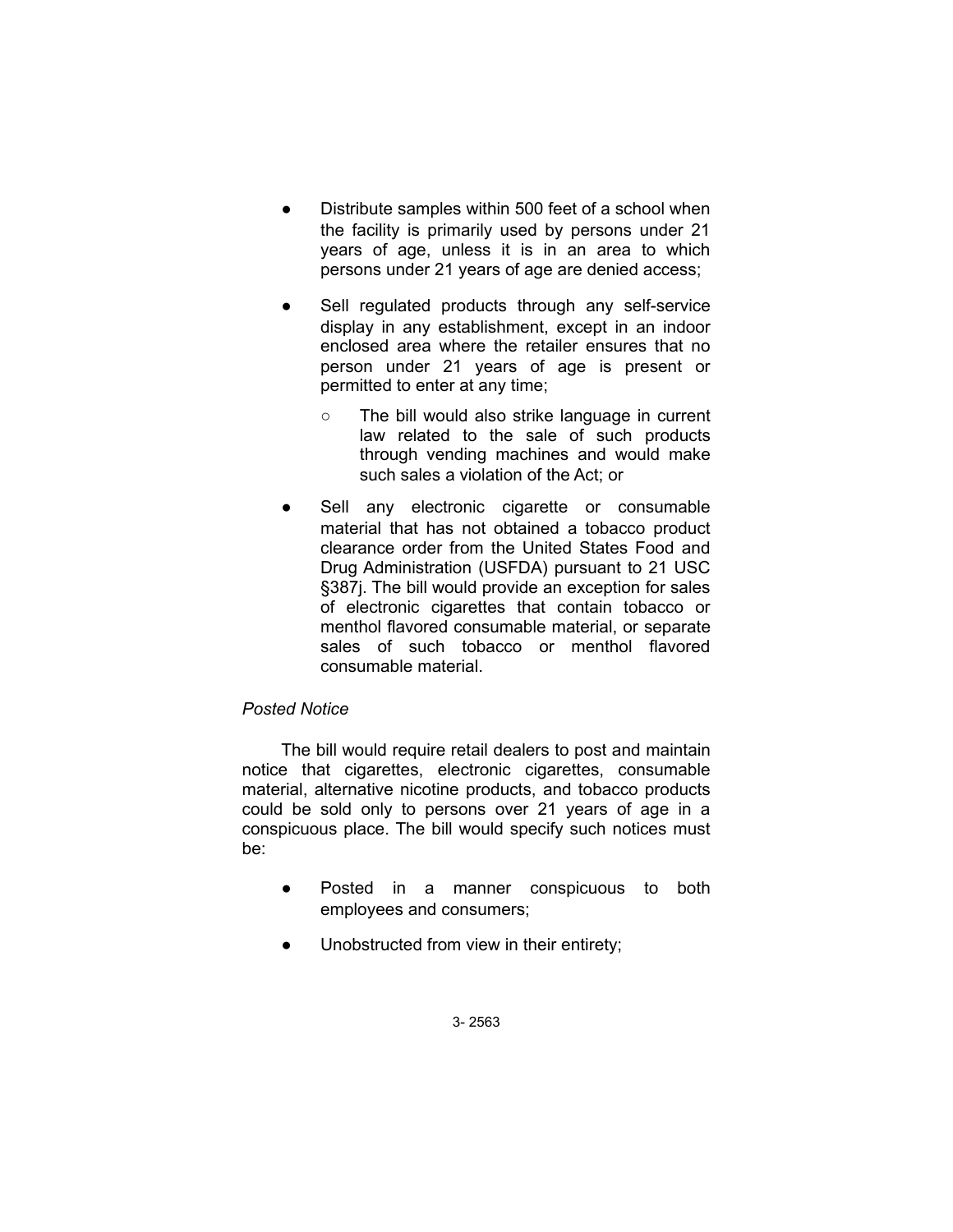- Within six feet of where such products are available for purchase;
- At least 8.5 inches by 11 inches in size; and
- Legibly printed.

## *Penalties*

The bill would state it is a class B misdemeanor to sell, furnish, or distribute regulated products to persons under 21 years of age or to buy such products for persons under 21 years of age and would specify the following fines:

- A fine of at least \$500 for a first violation;
- A fine of at least \$750 for a second violation within a three-year period; or
- A fine of at least \$1,000 for a third or subsequent violation within a three-year period.

Current law provides it is a class B misdemeanor punishable by a minimum fine of \$200 for selling, furnishing, distributing, or buying cigarettes or tobacco products for persons under 18 years of age. Continuing law also provides specific defenses for such violations, which would be amended by the bill to specify regulated products and to raise the related age provisions to 21 years of age.

The bill would also remove a provision that makes it a cigarette or tobacco infraction for persons under 18 years of age to purchase, attempt to purchase, possess, or attempt to possess cigarettes, electronic cigarettes, or tobacco products, specifying such infraction is punishable by a fine of \$25 and a judge may require the juvenile to appear in court with a parent or legal guardian.

The bill would also specify it would not be a violation of the Act to permit an individual under 21 years of age to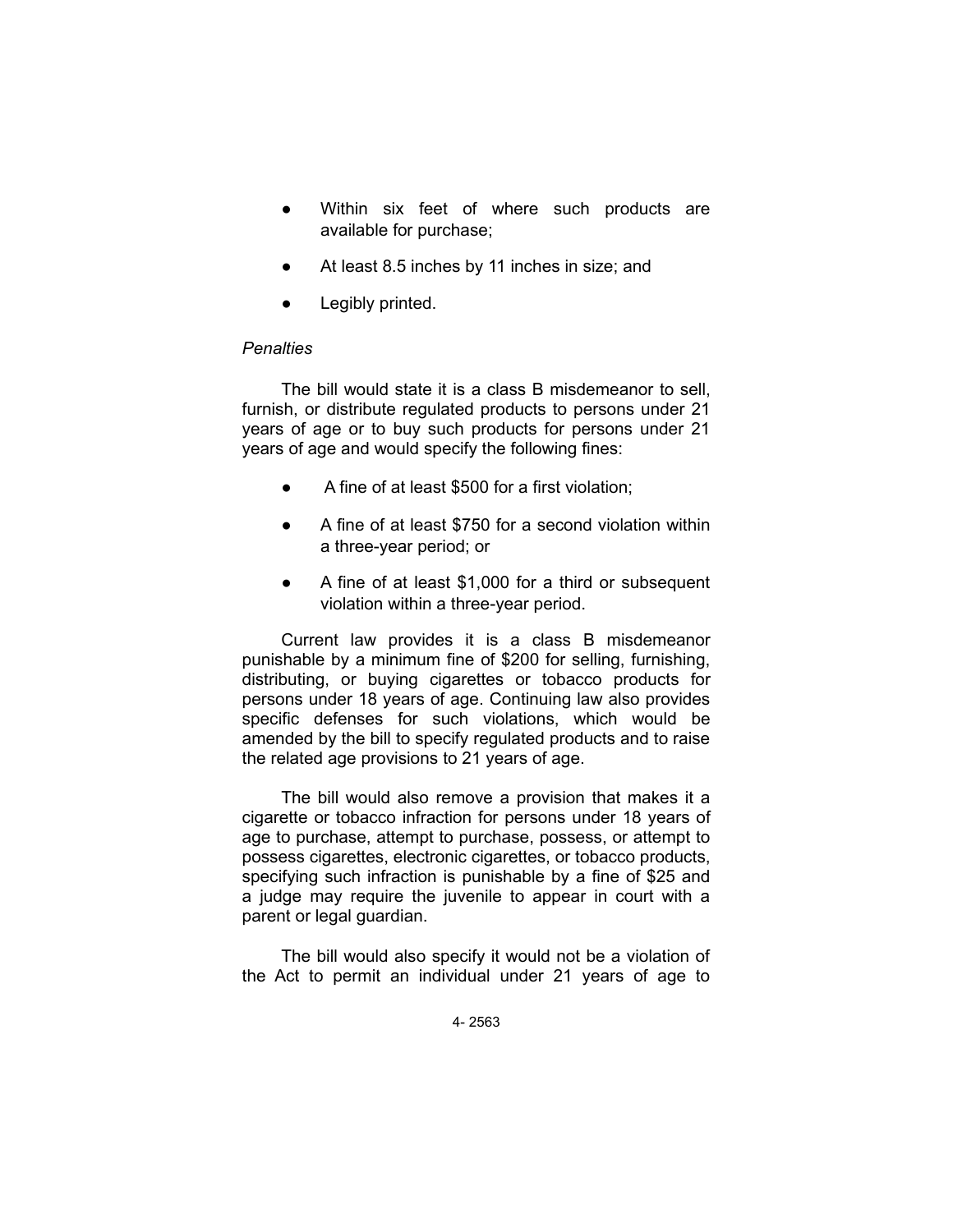possess regulated products if such possession is solely in the course of such person's employment by a retailer.

### *Additional Penalties*

Continuing law allows the Secretary of Revenue, or designee, upon the finding that a person has violated the Act or any related rule and regulation, to impose a civil fine of up to \$1,000 per violation. The bill would specify in determining the fine imposed, completion of a training program approved by the Secretary of Health and Environment would be a mitigating factor for an employee of a licensed retailer who sold, furnished, or distributed prohibited products in violation of the Act.

The bill would specify a violation of the Act, or a violation of a city or county ordinance that prohibits the acts made illegal under the Act, would be considered a violation of the Act.

### *Nuisances and Contraband*

The bill would also amend provisions in current law concerning nuisances and contraband to include all regulated products in the possession of a person under 21 years of age, as well as consumable material on which tax has not been paid. Under continuing law, nuisances and contraband may be seized by the Director, an authorized agent, or a duly constituted peace officer without process or warrant.

### *Compliance Checks*

The bill would require the Director, or an authorized person, to perform compliance checks to engage persons under 21 years of age to perform not less than two controlled buys at each licensed retail dealer establishment each year. The bill would also require a subsequent unannounced controlled buy within 90 days of any non-compliant controlled buy.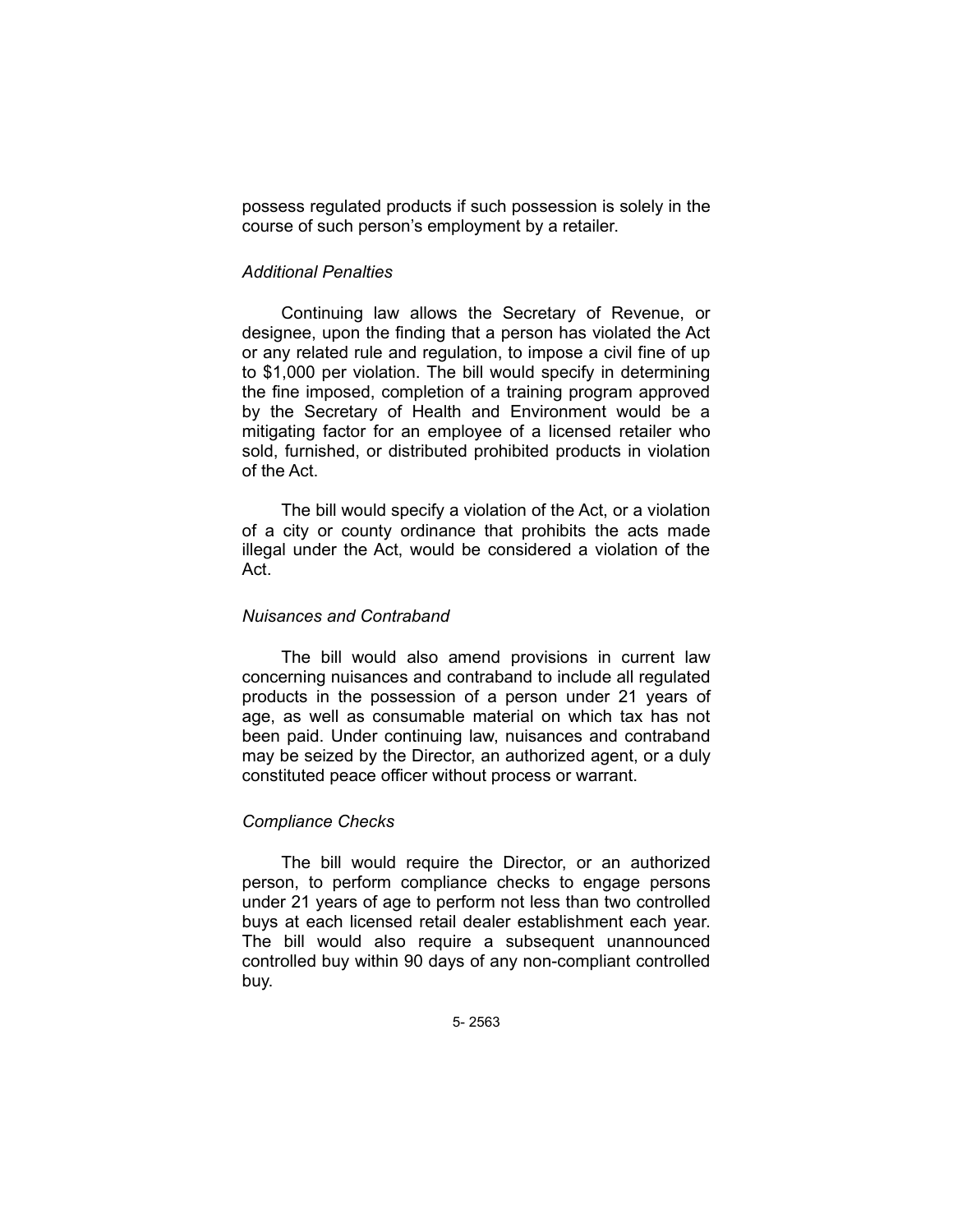The bill would specify compliance checks may be conducted by persons under 18 years of age without the consent of a parent or guardian.

### *Definitions*

The bill would create the following definitions:

- "Alternative nicotine product," meaning any noncombustible product containing nicotine without the presence of tobacco leaf that is intended to be placed in the oral or nasal cavity, whether chewed, absorbed, dissolved, or ingested by any other means. The term would specifically be defined to exclude cigarettes, electronic cigarettes, consumable material, tobacco products, or any product regulated as a drug or device by the USFDA under Chapter V of the Federal Food, Drug, and Cosmetic Act;
- "Consumable material," meaning any liquid solution or other material that is depleted as it is consumed through the use of an electronic cigarette; and
- "Regulated products," meaning cigarettes, electronic cigarettes, consumable material, alternative nicotine products, and tobacco products. The bill would also replace references to such products in continuing law with the term "regulated products."

## *Changes to the Kansas Indoor Clean Air Act*

## *Removal of Exceptions*

The bill would remove the exception to the Kansas Indoor Clean Air Act (Clean Air Act) for gaming floors of lottery gaming facilities and racetrack gaming facilities and would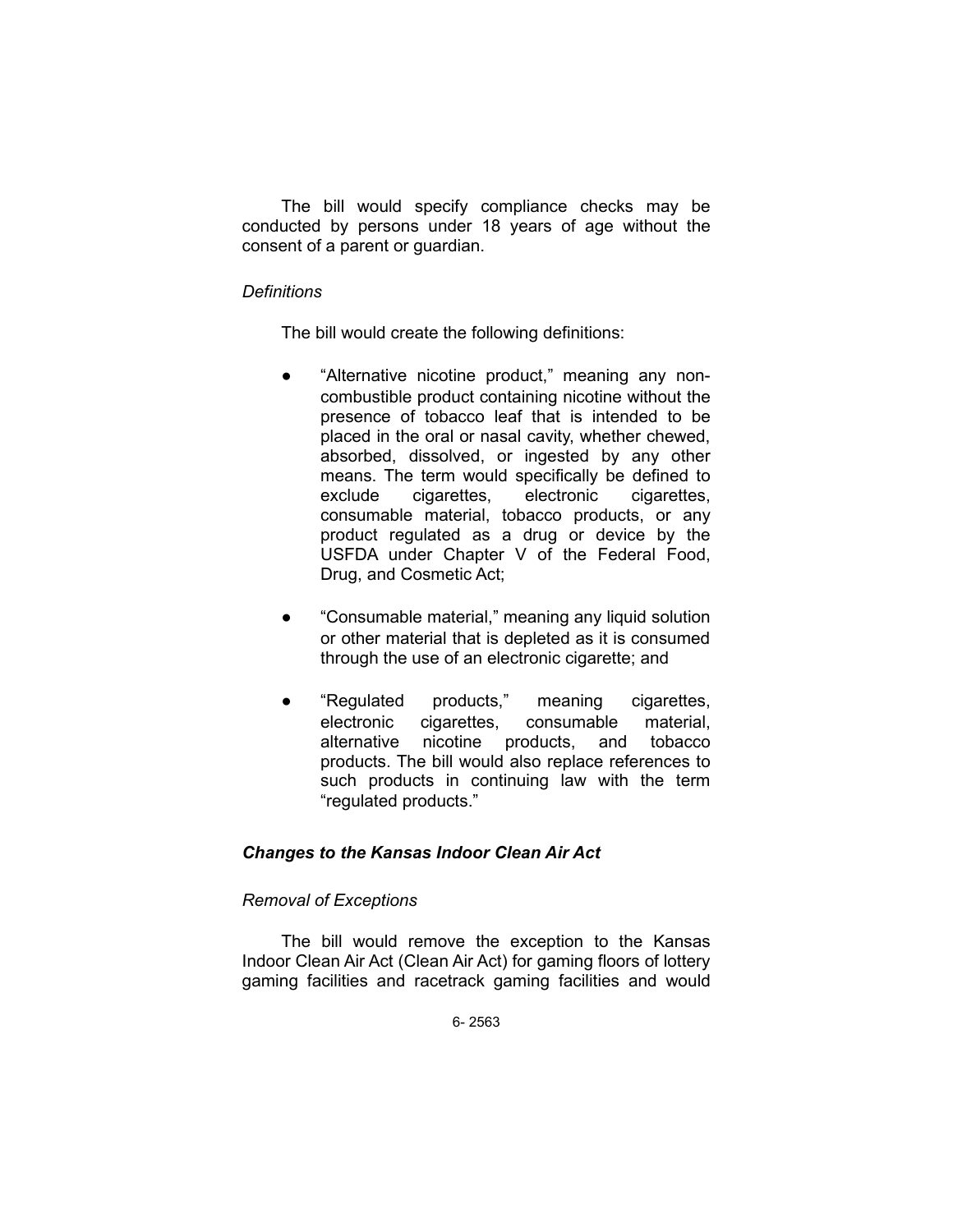amend the exception of certain designated areas in a private club to specify the exception applies to areas where persons under 21 years of age are prohibited.

## *Definitions*

The bill would create the following definitions:

- "E-liquid," meaning a substance that may or may not contain nicotine and is intended to be aerosolized or vaporized and inhaled using an electronic cigarette;
- "Smoking," meaning to include the use of an electronic cigarette. Continuing law defines smoking to mean possession of a lighted cigarette, cigar, pipe, or burning tobacco in any other form or device designed for the use of tobacco; and
- "Tobacco shop," meaning any indoor area operated primarily for the retail sale of tobacco, tobacco products, smoking devices, electronic cigarettes, eliquids, or accessories, and which derives not less than 65 percent of its gross receipts from any combination of the sale of tobacco, tobacco products, smoking devices, electronic cigarettes, or e-liquids.

# *Schools*

The bill would amend the prohibition on the use of tobacco products in school buildings to specify the use of cigarettes, electronic cigarettes, consumable material, alternative nicotine products, and tobacco products are prohibited in school buildings.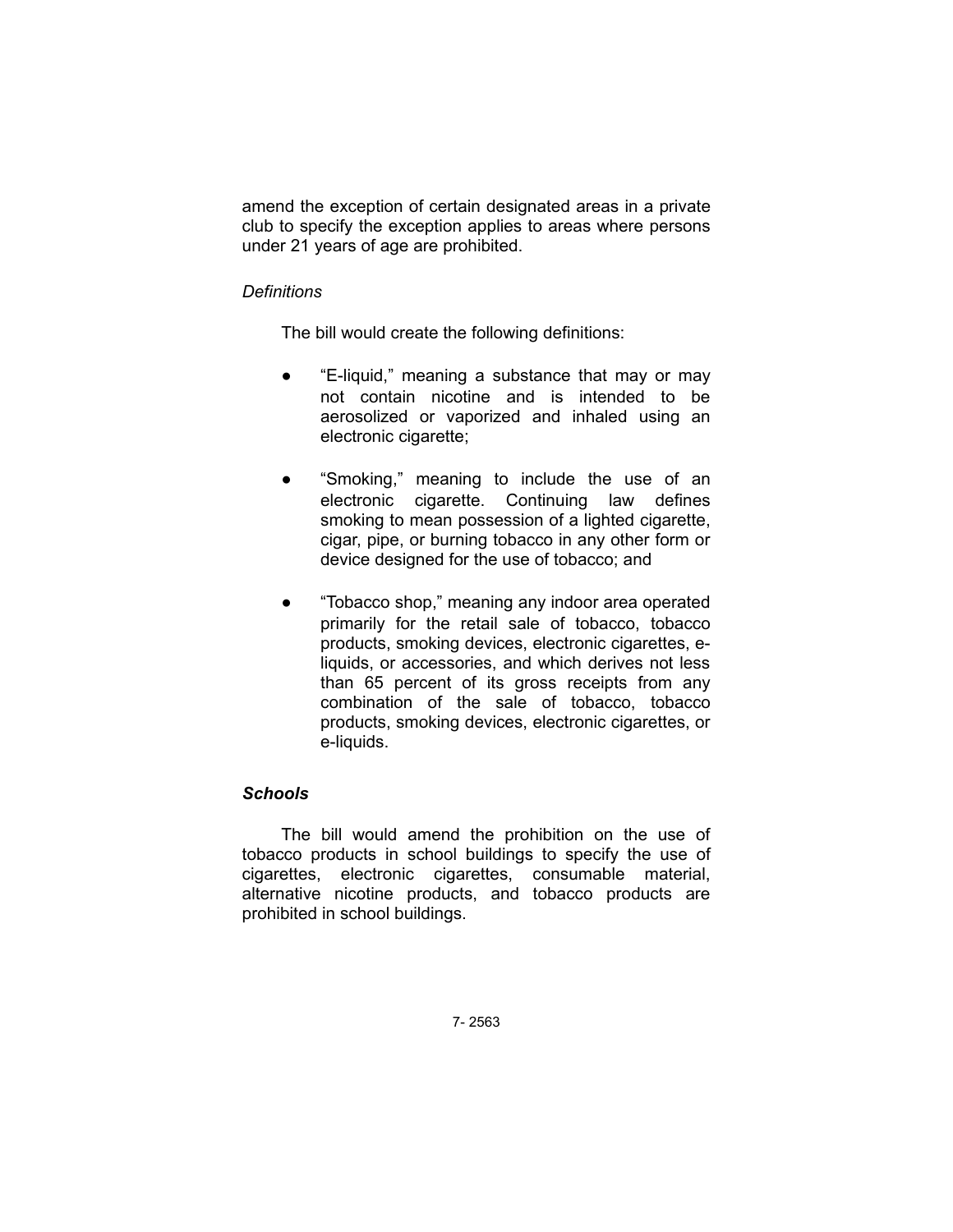## *Effective Date*

The bill would be effective on July 1, 2021.

## *Technical Amendments*

The bill would repeal a statute regarding a previously required tobacco inventory tax and would make technical amendments to ensure consistency in statutory phrasing.

## **Background**

The bill was introduced by the House Committee on Federal and State Affairs, at the request of Representative Eplee on behalf of himself and Representatives Barker, Bishop, Croft, and Ellis.

In the House Committee hearing, Representatives Croft, Eplee, and Holscher, as well as representatives of the Kansas City Chamber of Commerce and the Kansas National Education Association provided proponent testimony on the bill. Written-only proponent testimony was provided by the Attorney General and representatives of the Kansas Academy of Family Physicians, Kansas Association of Local Health Departments, Kansas Health Foundation, Kansas Hospital Association, Kansas Public Health Association, and two Kansas school district superintendents.

Opponent testimony was provided by representatives of the American Cancer Society Cancer Action Network, American Heart Association, American Lung Association, American Vaping Association, Big E Vapor Shops, Casey's General Stores, Equality Kansas, Kansas Smoke Free, Liberty Alliance, Petroleum Marketers and Convenience Store Association of Kansas, Tobacco Free Kansas Coalition, Top Shelf Vapors, and five private citizens. Written-only opponent testimony was provided by the Kansas Chapter of the American Academy of Pediatrics, Kansas City, Kansas Police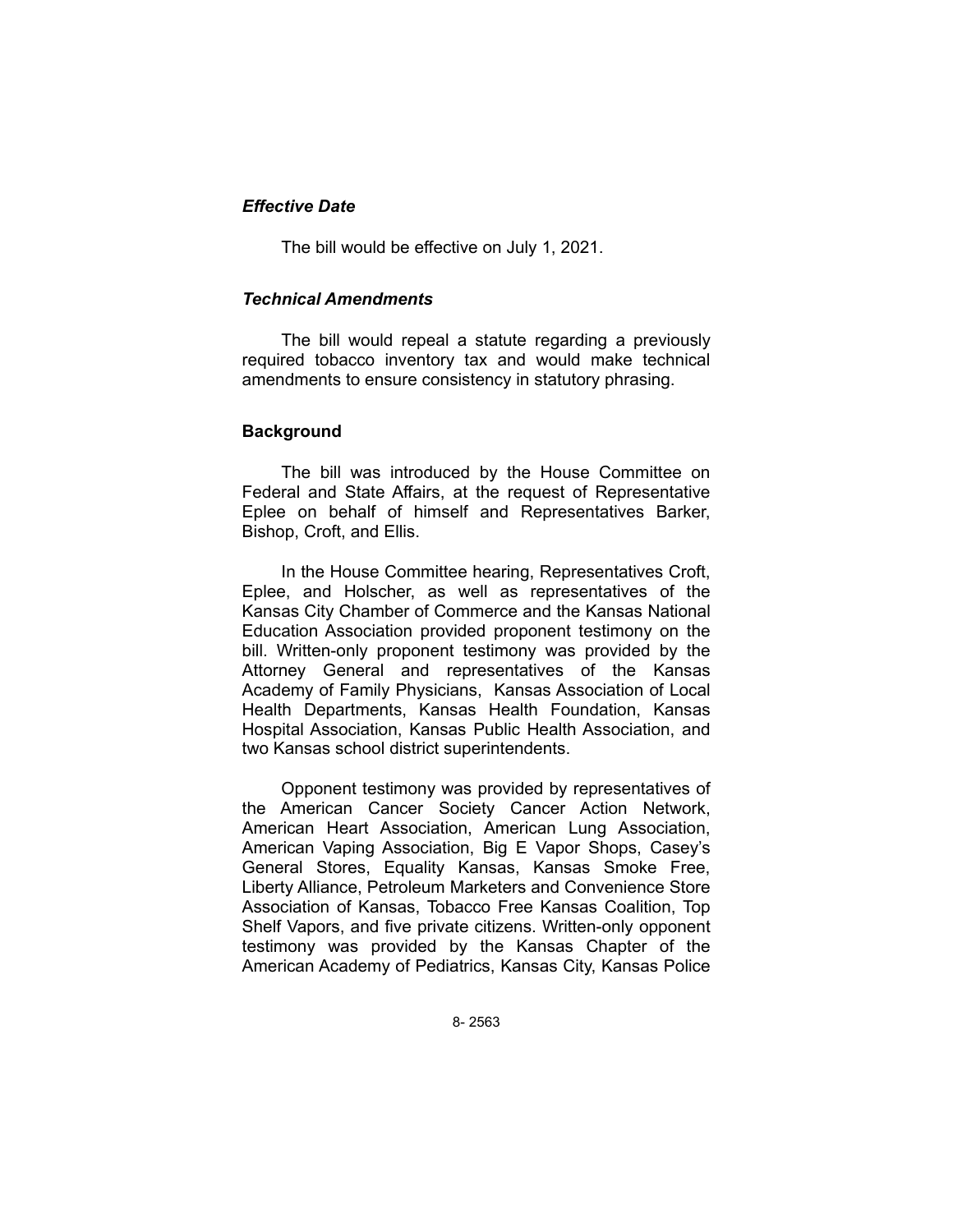Department, National Alliance on Mental Health, Shawnee Mission School District, Stallions Against Tobacco, and 11 private citizens.

Written-only neutral testimony was provided by the Kansas Association of School Boards, Kansas Health Institute, and Oral Health Kansas.

The House Committee amended bill provisions, including the flavors of consumable material allowed under law, licensing fees for retail dealers, and definitions and removed the Clean Air Act exemption for lottery and racetrack gaming facility floors. The Committee also adopted a technical amendment.

According to the fiscal note prepared by the Division of the Budget on the bill, as introduced, the Department of Revenue (Department) estimates the bill would decrease state revenues by \$6,870,337 in FY 2021. Of that total, the State General Fund (SGF) is estimated to decrease by \$6.8 million, the State Highway Fund (SHF) is estimated to decrease by \$265,337, and the Cigarette and Tobacco Enforcement Fund is estimated to increase by \$195,000. The bill also is estimated to decrease local sales tax revenues from lower cigarette sales; however, a specific estimate was not calculated. While some cities and counties in Kansas have already increased the age to purchase cigarettes, electronic cigarettes, and tobacco products from 18 to 21 years of age, the effect is unknown to the Department. To formulate these estimates, the Department reviewed data from the Centers for Disease Control and Prevention that show an estimated 17,662 smokers aged 18 to 20 in Kansas (14.1 percent of this particular population are smokers), which represents approximately 4.66 percent of all adult smokers in Kansas. The Department reported annual cigarette stamp revenue of \$116.7 million in 2019 and reducing consumption by 4.66 percent would result in a reduction of approximately \$5.4 million in cigarette stamp revenue that is deposited in the SGF. There would also be a loss of an additional \$1.6 million in sales tax revenue (\$1.4 million to the SGF and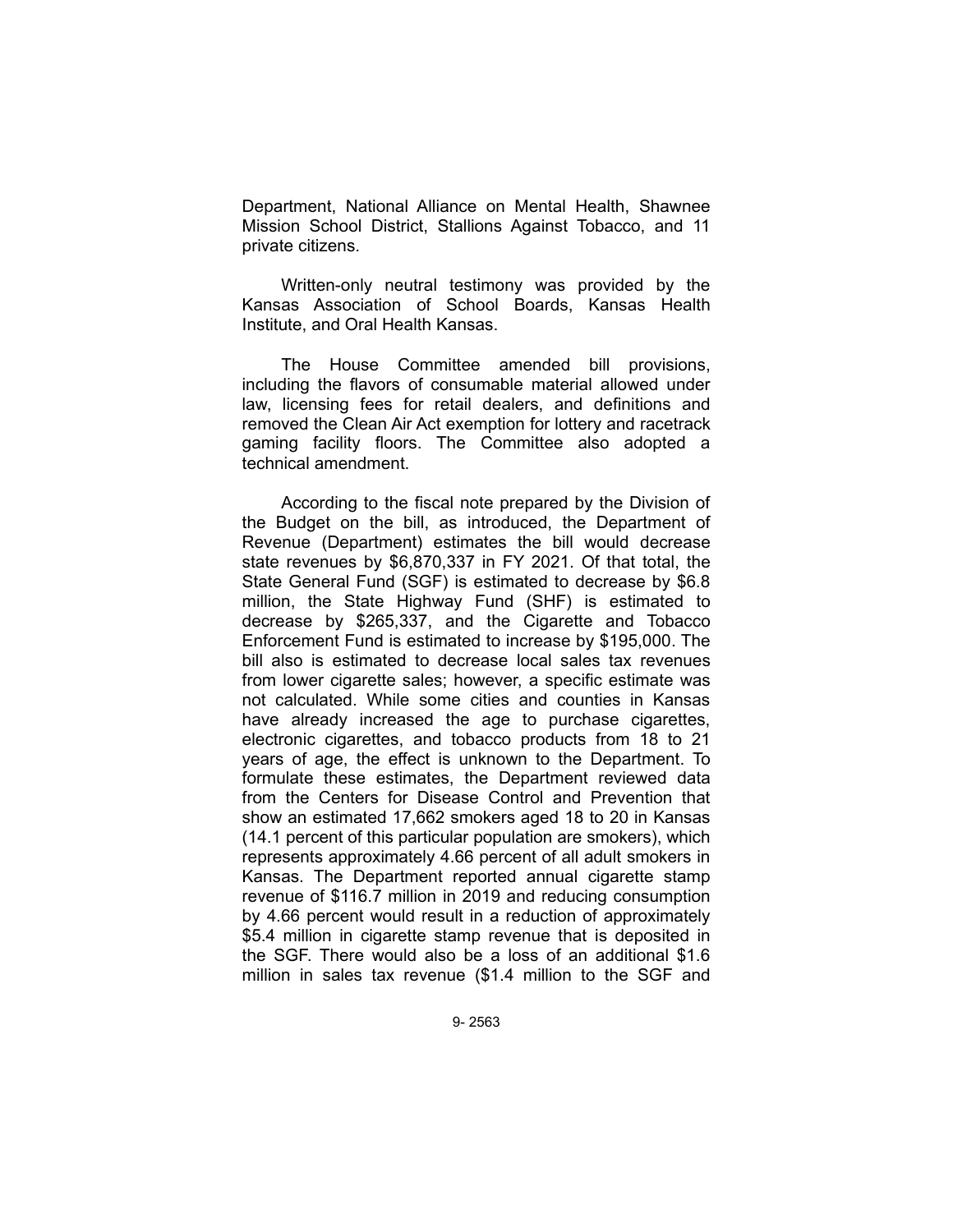\$265,337 to the SHF). The Department estimates the \$5.4 million cigarette stamp revenue represents approximately 4.2 million packs of cigarettes no longer being sold in Kansas. The bill would also increase the biennial retail dealer's license fee from \$25 to \$100. With that change, the Department would see an increase every other year of \$195,000 to the Cigarette and Tobacco Enforcement Fund. The Department indicates that 2,600 dealers would see a fee increase of \$75 every other year. This bill would also increase the fees for violations of the Cigarette and Tobacco Products Act; however, it is unknown what the effect on revenue collected from these increased fines will be. The Department has further indicated that the bill would require \$92,482 from the SGF in FY 2021 to update forms and publications and would require the Department to hire 1.0 new FTE position to perform the additional inspection requirements.

The Kansas Department of Health and Environment (KDHE) has indicated that the bill requires it to create or approve training materials for those caught selling tobacco products to people under 21 years of age. KDHE indicates the Department is currently performing these duties and requiring KDHE to perform these duties instead would require \$26,155 from the SGF to contract with a part-time inspector to conduct training sessions. KDHE indicates there were 188 compliance violations in 2019 and assumes that the number of compliance violations would not vary substantially as a result of this bill.

The Office of Judicial Administration has indicated the bill has the potential for increasing litigation in the courts because of the increased fine structure for violations of the Cigarette and Tobacco Products Act created by the bill. If it does, the Office of Judicial Administration indicates there would be a fiscal effect on the operations of the court system. However, it is not possible to estimate the number of additional court cases that would arise or how complex and time-consuming the cases would be. The fiscal effect would most likely be negligible and could be accommodated within the existing budget resources.